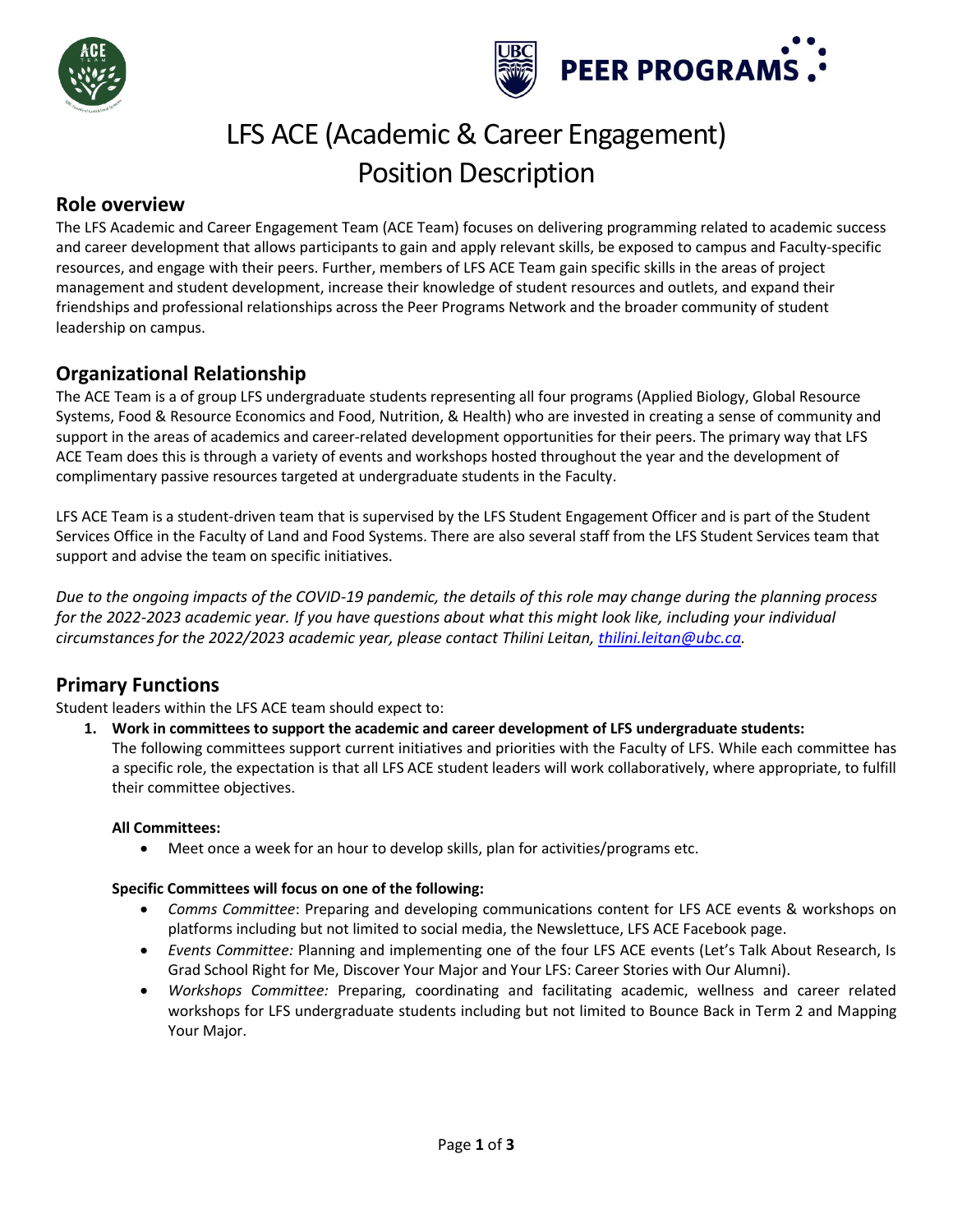



#### **2. Model outstanding student leadership on campus**

- Act as an ambassador for student leadership at UBC and as a representative of the Faculty of Land & Food Systems and the ACE Team.
- Understand the role of an LFS ACE student leader and active participant in the Peer Programs Network plays within the community of leadership on the UBC-Vancouver campus.
- Contribute to and model behavior reflective of an environment at UBC that is dedicated to excellence, equity, and mutual respect.
- Uphold UBC's Respectful Environment Statement as a responsible member and ambassador of the UBC community.

#### **3. Engage in personal and professional skill development**

- Develop an understanding of your personal leadership style when working both individually and in a team.
- Gain practical skills that can be used in both an academic and career environment such as professional communication, giving and receiving feedback, meeting planning and facilitation, needs-driven program planning, and teamwork.
- Help to plan and facilitate the recruitment, interview, and selection process for incoming ACE Team members in May 2023, gaining a new perspective on interview practices and expectations.

#### **4. Other responsibilities**

- Participate in LFS ROOTSS Canvas Discussion boards.
- Support the LFS ROOTSS Program Coordinator in promoting ACE within ROOTSS.
- Contacting the LFS Student Services student staff to post on various Canvas discussion boards.
- Coordinate and attend all meetings related to your selected events and committees.
- Attend and help implement all ACE Team events & workshops throughout the year.
- Meet individually with Committee Staff Advisor at the end of each term to set goals and reflect on contributions.
- Represent the ACE Team and the Faculty of Land & Food Systems with professionalism fitting for a student leader and role model.

### **Time commitments**

*Please note that the training sessions and meeting times outlined below are mandatory and if you are a successful applicant, you will be asked to clear your schedule of classes or other commitments during this time.*

- Successful candidates will commit to a minimum of a year from June 2022 through May 2023.
- Planning work requires some evening and weekend work throughout position

#### General Commitments:

- Complete Community Building Education online course.
- Complete asynchronous role training (June August 2022)
- Fall Training (Saturday September 10<sup>th</sup>, 2022 full day)
- Assist in the selection of LFS ACE 2022-2023 Team (May 2023)

#### Regular Meetings

- Term 1: Every Wednesday 4:30pm-6:30pm, Wednesday September 14 to Wednesday November 30
- Term 2: Every Wednesday 4:30pm-6:30pm, Wednesday January 11 to Wednesday April 12

#### Weekly Commitment

- 3-5 hours of committee specific responsibilities (depending on the time of year)
	- 2 hours weekly LFS ACE full team meeting (Wednesdays 4:30pm-6:30pm)
		- o Committee Meetings will happen during this meeting